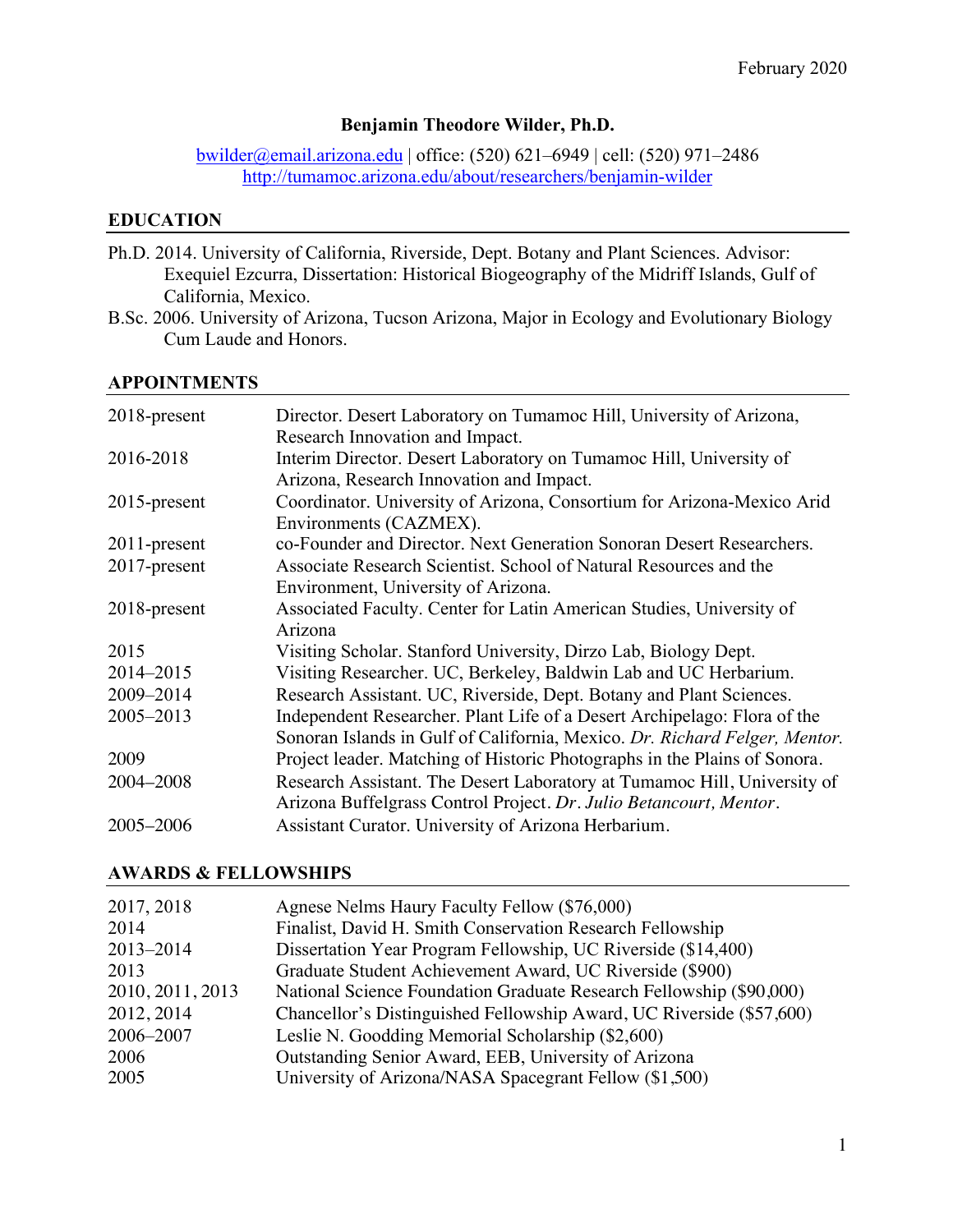# **GRANTS**

| 2020 | Eliminating Buffelgrass from Tumamoc Hill: A Plan to Preserve a Community<br><b>Treasure</b><br>Arizona Department of Forestry and Fire Management (\$105,000)<br>Co-pi with Dr. Kimberly Franklin, Arizona-Sonora Desert Museum                                                                                          |
|------|---------------------------------------------------------------------------------------------------------------------------------------------------------------------------------------------------------------------------------------------------------------------------------------------------------------------------|
|      | Next Generation Sonoran Desert Researchers: Sustainability and Targeted Action<br>JiJi Foundation (\$30,000)                                                                                                                                                                                                              |
| 2019 | Collaborative Research: Testing evolutionary pseudocongruence along the Baja<br>California peninsula through integration of geologic and genomic data<br>NSF EAR Frontier Research in Earth Sciences (\$2,600,000; \$694,000 UA)<br>PIs: Wilder (UA), Dorsey (U. Oregon), Dolby (ASU), Hausback (Cal State<br>Sacramento) |
| 2018 | Tumamoc Hill Meteorological Network and Paleo Research Infrastructure<br>University of Arizona Water, Environmental, and Energy Solutions (WEES)-TRIF<br>Equipment Grant (\$121,505)                                                                                                                                      |
|      | Making a stand against buffelgrass in the heart of Tucson<br>Arizona Department of Forestry and Fire Management (\$20,000)                                                                                                                                                                                                |
|      | A Living Laboratory: Forging Connection Between UA Students and Tumamoc Hill<br>to Monitor the Pulse of the Desert<br>Co-pi with Dr. Aaron Flesch<br>University of Arizona Green Fund (\$23,625)                                                                                                                          |
|      | Botanical Diversity and Change of Volcán Tres Virgenes<br>Annetta Carter Memorial Fund of the California Botanical Society (\$1,000)                                                                                                                                                                                      |
|      | Cuentame Más: Understanding the Tucson Community Through Tumamoc Hill<br>Centre National de la Recherche Scientifique (CNRS) ( $\epsilon$ 5,000)                                                                                                                                                                          |
|      | Next Generation Sonoran Desert Researchers: Research Grants Program<br>JiJi Foundation (\$25,000)                                                                                                                                                                                                                         |
| 2017 | The Desert Laboratory Library and Map Room<br>Southwestern Foundation for Education and Historical Preservation (\$16,000)                                                                                                                                                                                                |
|      | The Desert Laboratory Greenhouse Rehabilitation Project<br>U.S. National Park Service, Heritage Partnerships Program (\$10,000)                                                                                                                                                                                           |
|      | Tumamoc Transdisciplinary Arts Program<br>University of Arizona Confluencenter (\$15,000)                                                                                                                                                                                                                                 |
|      | Next Generation Sonoran Desert Researchers 6&6 Art-Science Collaboration<br>University of Arizona Confluencenter (\$5,000)                                                                                                                                                                                                |
|      | Next Generation Sonoran Desert Researchers: Research Grants Program<br>Marisla Foundation (\$30,000)<br>JiJi Foundation (\$25,000)                                                                                                                                                                                        |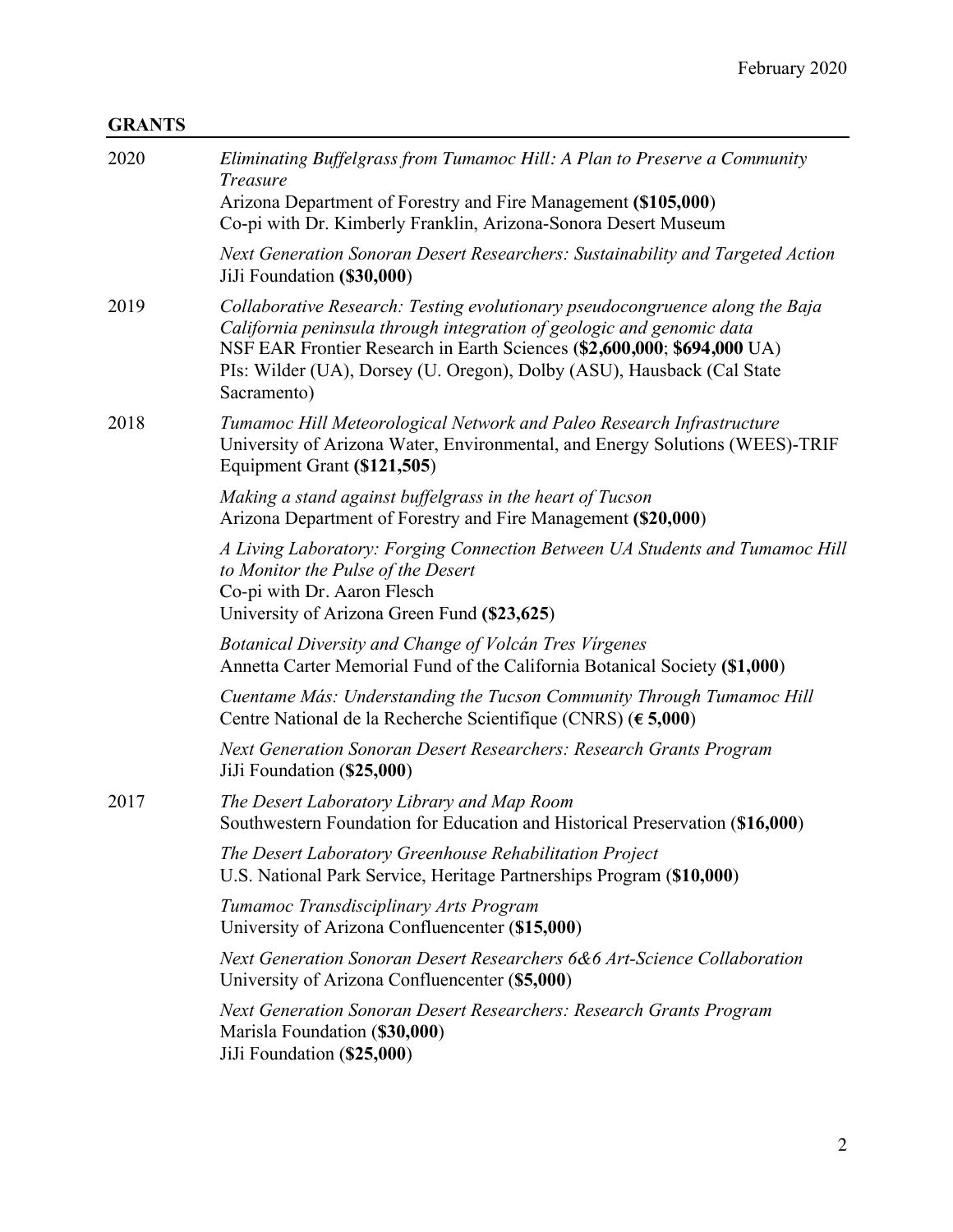| 2016      | Baselines for the wetlands of the Gran Desierto<br>U.S. National Park Service, Southwest Border Resource Protection Program<br>$($ \$50,000)                                                                                                                                                                                                                                |
|-----------|-----------------------------------------------------------------------------------------------------------------------------------------------------------------------------------------------------------------------------------------------------------------------------------------------------------------------------------------------------------------------------|
|           | Workshop, Communicating Science Up and Down in the Gulf of California<br>Agnese Nelms Haury Program (\$20,000)                                                                                                                                                                                                                                                              |
| 2015      | Knowledge Transfer in Northwestern Mexico: Conservation Ecology Courses to<br>Create Local Leaders Among the Comcaac<br>The Christensen Fund (\$40,000)<br>U.S. Fish and Wildlife Service, Wildlife Without Borders – Mexico (\$45,000)                                                                                                                                     |
|           | Biodiversity of Los Cardones, Sierra de la Laguna, Baja California Sur, Mexico.<br>Co-pi with Dr. Vanderplank and Dr. Exequiel Ezcurra.<br>International Community Foundation and partner foundations (\$55,000)                                                                                                                                                            |
|           | Land-Sea Interface of Cabo Pulmo. Co-pi with Dr. Ocatvio Aburto<br>Angell Family Foundation (\$25,000)                                                                                                                                                                                                                                                                      |
|           | <b>Next Generation Sonoran Desert Researchers 2015 Summit</b><br>The Marisla Foundation (\$30,000)<br>The University of Arizona, CAZMEX (\$25,000)<br>JiJi Foundation (\$12,000)                                                                                                                                                                                            |
| 2013-2014 | Uncovering the Dryland Biodiversity of the Cabo Pulmo Region<br>Co-pi with Dr. Vanderplank and Dr. Exequiel Ezcurra<br>The David and Lucile Packard Foundation and Ocean Foundation (\$20,000)                                                                                                                                                                              |
| 2012-2013 | Scientific Capacity Building in the Comcaac Community<br>The Christensen Fund (\$15,000)                                                                                                                                                                                                                                                                                    |
|           | Historical Plant Biogeography of the Midriff Islands of the Gulf of California<br>UC MEXUS Dissertation Research Grant (\$12,000)                                                                                                                                                                                                                                           |
| 2012      | <b>Next Generation Sonoran Desert Researchers Summit</b><br><b>UC MEXUS (\$20,000)</b><br>The Marisla Foundation (\$20,000)<br>The David and Lucile Packard Foundation (\$10,000)<br>The University of Arizona College of Science (\$5,000)<br>The JiJi Foundation (\$3,000)<br>Center for Conservation Biology, UC, Riverside (\$1,200)<br>The Sonoran Institute (\$1,000) |
| 2011      | Historical Plant Biogeography of the Midriff Islands of the Gulf of California:<br>2011 Field Season<br>UC MEXUS Small Grants (\$3,000)                                                                                                                                                                                                                                     |
| 2009      | Support of the Publication of Plant Life of a Desert Archipelago<br>CONABIO (\$5,000)                                                                                                                                                                                                                                                                                       |
| 2008-2009 | Islands of Opportunity: Botanical Diversity of the Sonoran Islands, Gulf of<br>California, Mexico. Co-pi with Dr. Richard Felger<br>The David and Lucile Packard Foundation (\$115,000)                                                                                                                                                                                     |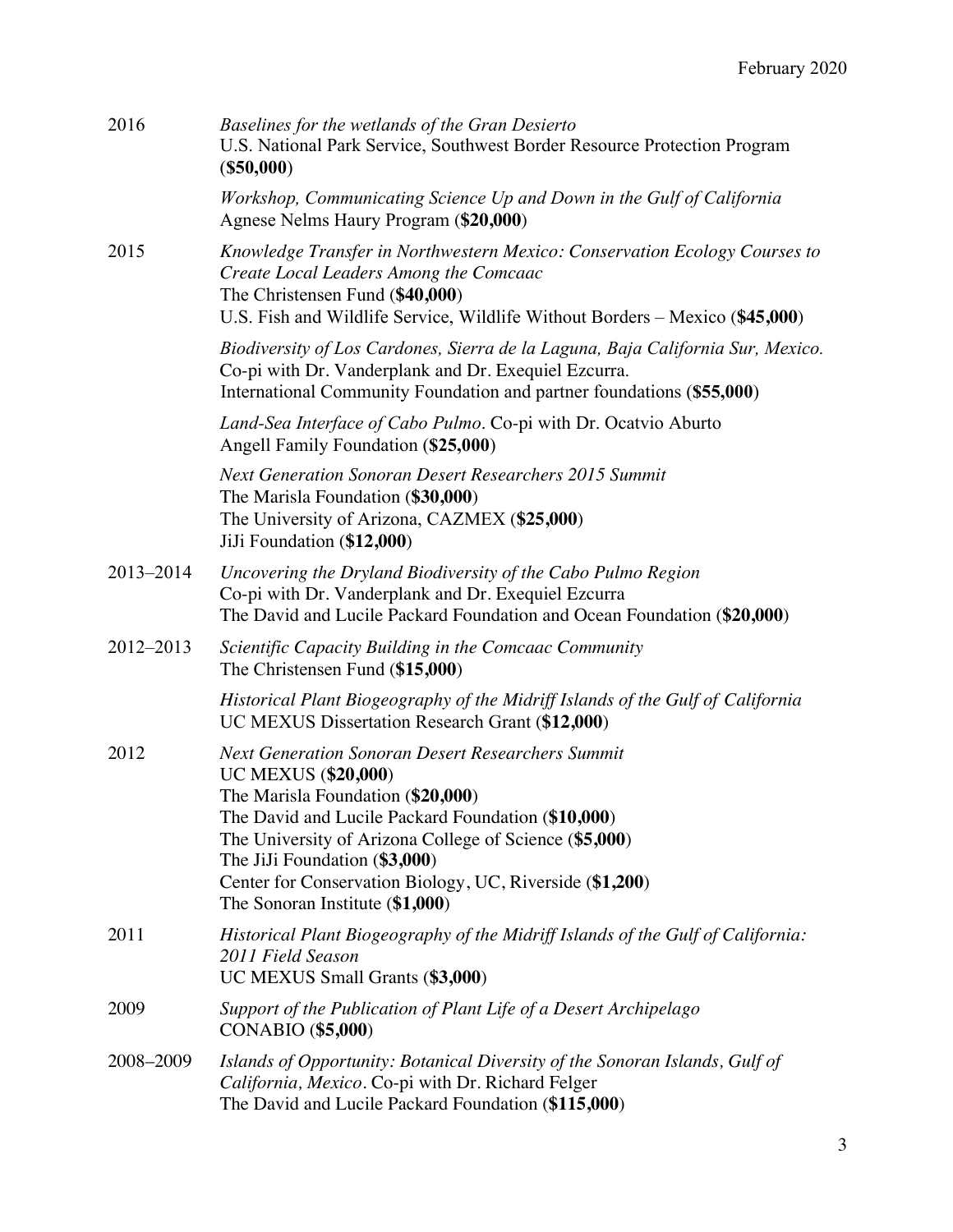| 2008      | Assessment and Control of Non-native Invasive Plant Species, Sonoran Islands,<br><b>Gulf of California</b><br>Global Green Grants (\$3,500)                                                          |
|-----------|------------------------------------------------------------------------------------------------------------------------------------------------------------------------------------------------------|
|           | Exploration of Higher Elevations of Isla Tiburón<br>T&E Inc. of New Mexico (\$1,750)                                                                                                                 |
| 2007-2008 | Reassessment of the vegetation and flora of Islas San Pedro Martir and San Pedro<br>Nolasco, Gulf of California. Co-pi with Dr. Richard Felger<br>WWF México Programa Golfo de California (\$15,440) |
| 2006–2007 | Vascular flora of Isla Tiburón and satellite islands, Gulf of California, Mexico<br>Cactus and Succulent Society of America, Research Grants Program (\$1,400)                                       |
| 2005      | Flora of Isla Tiburón, Gulf of California, Mexico<br>University of Arizona Honors College, Alumni Legacy Grants (\$400)<br>Arizona-Nevada Academy of Science (\$200)                                 |

# **PUBLICATIONS**

### Book

Felger, R.S., **B.T. Wilder** in collaboration with H. Romero-Morales. 2012. *Plant Life of a Desert Archipelago: Flora of the Sonoran Islands in the Gulf of California.* University of Arizona Press, Tucson. 624 pages.

#### Peer-reviewed papers and book chapters

- 25. **B.T. Wilder**, A.T. Becker, D.L. Dettman. *In review by PNAS*. Marine Subsidies Produce Cactus Forest on Desert Island.
- 24. Clark, S.E., E. Magrane, T. Baumgartner, S.E.K. Bennett, M. Bogan, T. Edwards, M.A. Dimmitt, H. Green, C. Hedgcock, B.M. Johnson, M.R. Johnson, K. Velo, and *B.T. Wilder*. *In review by BioScience.* 6&6: A Transdisciplinary Approach to Art-Science Collaboration.
- 23. Zamora, H.A., **B.T. Wilder**, C.J. Eastoe, J.C. McIntosh, J. Welker, K.W. Flessa. 2019. Evaluation of Groundwater Sources, Flow Paths, and Residence Time of the Gran Desierto Pozos, Sonora, Mexico. *Geosciences*, *9*, 378; doi:10.3390/geosciences9090378
	- Media coverage: **[Arizona Daily Star,](https://tucson.com/news/science/hidden-water-pozos-of-the-gran-desierto/article_f4908ee3-b678-516a-b4b7-d292c2cc03f8.html) [MAHB](https://mahb.stanford.edu/blog/stopping-for-pozos/)**
- 22. **Wilder, B.T.,** R.S. Felger, E. Ezcurra. 2019. Controls of plant diversity and composition on a desert archipelago. *PeerJ* 7:e7286, doi: 10.7717/peerj.7286
- 21. Ezcurra, E., **B.T. Wilder.** 2019. Tres siglos de colaboración científica entre México y los Estados Unidos. *Ciencia* 70:8–15.
- 20. Gil-Loaiza J., Lutz Ley A.N., **Wilder B.T**., Lever J., Ruiz J., Scott, C.A. 2019. La ciencia cruzando fronteras: Consorcio Arizona-México para Ambientes Áridos. *Ciencia* 70:56–63.
- 19. Armenta-Méndez, L., M.M. Ortega-Nieblas, J.P. Gallo-Reynoso, A.A. Gardea, **B.T. Wilder**, G. González-Aguilar, & A.M. Preciado-Saldaña. 2019. Proximal chemical analysis and secondary metabolites in *Washingtonia robusta* fruit (Arecaceae): relevance for the feeding of wildlife and humans. *Botanical Sciences* 97 :155–166. DOI: http://dx.doi.org/10.17129/botsci.2057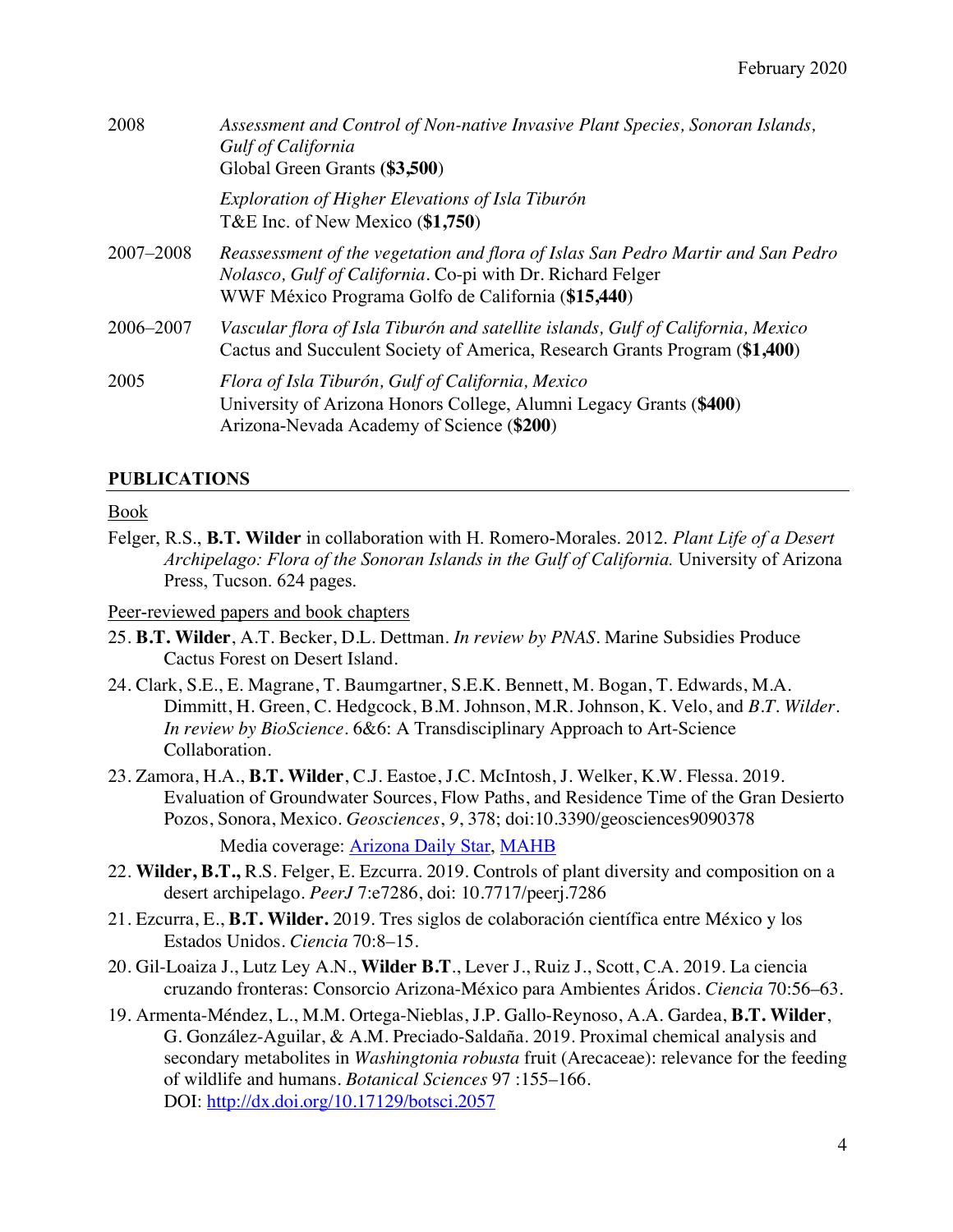- 18. **Wilder, B.T.,** C. O'Meara, L. Monti, G. Nabhan. 2016. The importance of indigenous knowledge in curbing the loss of language and biodiversity. *BioScience* 66:499–509.
- 17. **Wilder, B.T.,** C. O'Meara, L. Monti, G. Nabhan. 2016. Ethnoscience, the "Oldest Science": A needed complement to academic science and citizen science to stem to the losses of biodiversity, indigenous languages, and livelihoods. *In* Nabhan, G. (ed) *Ethnobiology for the Future*. University of Arizona Press. Pp. 23–35.
- 16. O'Meara, C., **B.T. Wilder** (eds). 2015. Seeds in the Sand: The next generation of approaches to understanding the Sonoran Desert and Gulf of California. *Journal of the Southwest*.
- 15. **Wilder, B.T.,** C. O'Meara. 2015. The Continuum of Desert Research. *In* O'Meara, C., **B.T. Wilder** (eds.) Seeds in the Sand: The next generation of approaches to understanding the Sonoran Desert and Gulf of California. *Journal of the Southwest* 57:163–186.
- 14. Dolby, G. Bennett, S.E.K., A. Lira-Noriega, **B.T. Wilder**, A. Munguia-Vega. 2015. The Geologic and Climatic Forcing of Biodiversity Surrounding the Gulf of California. In, O'Meara, C., **B.T. Wilder** (eds.) Seeds in the Sand: The next generation of approaches to understanding the Sonoran Desert and Gulf of California. *Journal of the Southwest* 57:391–455.
- 13. **Wilder, B.T.** 2014. Historical Biogeography of the Midriff Islands in the Gulf of California, Mexico. Dissertation, UC, Riverside, Plant Biology.
- 12. Ratay, S.E., S. Vanderplank, **B.T. Wilder**. 2014. Island specialists: Shared flora of the Alta and Baja California Pacific islands. *Western North American Naturalist* 7:161–220.
- 11. **Wilder, B.T.**, J.L. Betancourt, C. Epps, R. Crowhurst, J.I. Mead, E. Ezcurra. 2014. Local extinction and unintentional rewilding of bighorn sheep (*Ovis canadensis*) on a desert island. *PLoS ONE* 9(3): e91358. [doi:10.1371/journal.pone.0091358](https://journals.plos.org/plosone/article?id=10.1371/journal.pone.0091358)*.*

Media coverage: 35+ unique articles in Spanish and English including [La Jornada](https://www.jornada.com.mx/2014/03/21/ciencias/a02n1cie), [NSF,](https://www.nsf.gov/news/news_summ.jsp?cntn_id=130905&org=NSF&from=news) and [The Last Word on Nothing.](https://www.lastwordonnothing.com/2014/03/21/the-long-now-of-the-tiburon-bighorn/)

- 10. Velarde, E., **B.T. Wilder**, R.S. Felger, E. Ezcurra. 2014. Floristic diversity and dynamics of Isla Rasa, Gulf of California, Mexico – A globally important seabird site. *Botanical Sciences* 92(1):89–101*.*
- 9. **Wilder, B.T.**, C. O'Meara, A. Medel, N. Narchi, O. Aburto-Oropeza. 2013. The need for a next generation of Sonoran Desert researchers. *Conservation Biology* 27:243–244.
- 8. **Wilder, B.T.**, P.P. Garcillán, B. Marazzi. 2013. Sonoran Desert. *In* Howarth, R.W. (ed.), *Biomes and Ecosystems: An Encyclopedia*. Salem Press, Ipswich, MA. Pp. 1160–1163.
- 7. Garcillán, Pedro P., B. Marazzi, **B.T. Wilder**. 2013. Baja California Desert. *In* Howarth, R.W. (ed.), *Biomes and Ecosystems: An Encyclopedia*. Salem Press, Ipswich, MA. Pp. 346–349.
- 6. Gallo-Reynoso, J.P, R.S. Felger, **B.T. Wilder**. 2012*.* Near colonization of a desert island by a tropical bird: Military macaw (*Ara militaris*) at Isla San Pedro Nolasco, Gulf of California. *The Southwestern Naturalist* 57:461–464.
- 5. Felger, R.S., **B.T. Wilder**, J P. Gallo-Reynoso. 2011. Floristic diversity and long-term vegetation dynamics of San Pedro Nolasco Island, Gulf of California, Mexico. *Proceedings of the San Diego Society of Natural History* 43:1–42.
- 4. **Wilder, B.T.** & R.S. Felger. 2010. Cardons, guano, and isolation: The flora and vegetation of San Pedro Mártir Island, Gulf of California, Mexico. *Proceedings of the San Diego Society of Natural History* 42:1–24.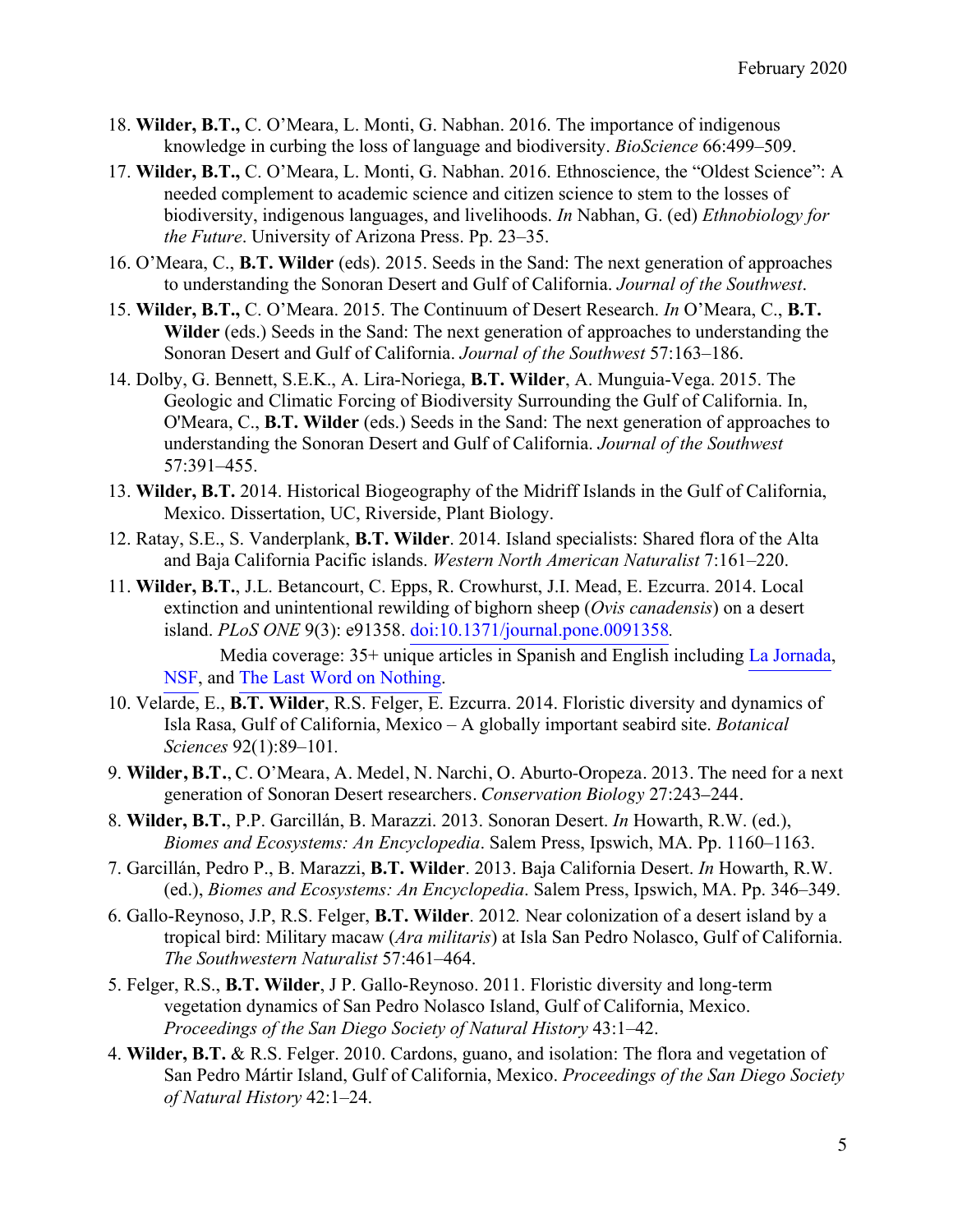- 3. **Wilder, B.T.**, R.S. Felger, H. Romero. 2008. Succulent plant diversity of the Sonoran Islands, Gulf of California, Mexico. *Haseltonia* 14:128–161.
- 2. **Wilder, B.T.**, R.S. Felger, T. R. Van Devender, H. Romero-Morales. 2008. *Canotia holacantha*  on Isla Tiburón, Gulf of California, Mexico. *Canotia* 4(1):1–7.
- 1. **Wilder, B.T.**, R.S. Felger, H. Romero-Morales, A. Quijada-Mascareñas. 2007. New plant discoveries for Sonoran Islands, Gulf of California, Mexico. *Journal of Botanical Research Institute of Texas* 1:1203–1227.

Reports and popular publications

- 8. Rutman, S., K.A. Dahl, R.E. McManus, G.P. Nabhan, A.T. Smith, M.B. Traphagen, **B.T. Wilder**. 2019. Defend the Biological and Cultural Integrity of the U.S.-Mexico Borderlands. https://wildlandsnetwork.org/support-gems-of-the-sonoran-desert/
- 7. **Wilder, B.T.** 2019. 6&6: Artists | Scientists. Next Generation Sonoran Desert Researchers. 43 pg.
- 6. **Wilder, B.T.**, M.M. Early Capistrán, S.E. Vanderplank. 2018. 2018 N-Gen Border BioBlitz. Next Generation Sonoran Desert Researchers. 36 pg.
- 5. Vanderplank S.E., **B.T. Wilder**, E. Ezcurra. 2016. Arroyo la Junta: Una joya de biodiversidad en la Reserva de la Biosfera Sierra La Laguna / A biodiversity jewel in the Sierra La Laguna Biosphere Reserve. Botanical Research Institute of Texas, Next Generation Sonoran Desert Researchers, and UC MEXUS. 159 pg. Media coverage: Six unique articles in Spanish and English including [Mongabay,](https://news.mongabay.com/2016/08/hundreds-of-unexpected-species-found-in-mexican-unesco-site-slated-for-gold-mine/) [La Jornada,](https://www.jornada.com.mx/2016/07/04/sociedad/035n1soc) and [Latin American Science](http://latinamericanscience.org/mexico-biodiversity-rio-sonora)
- 4. Vanderplank, S.E., **B.T. Wilder**, E. Ezcurra. 2014. Descubriendo la Biodiversidad Terrestre en la Región de Cabo Pulmo / Uncovering the Dryland Biodiversity of the Cabo Pulmo Region. Botanical Research Institute of Texas, Next Generation Sonoran Desert Researchers, and UC MEXUS, U.S.A. 122 pg.

Media coverage: 15+ unique articles in Spanish and English including [Mongabay](https://news.mongabay.com/2014/06/survey-finds-huge-biological-value-in-baja-california-stalls-resort-development/) and [Huffington Post.](https://www.huffpost.com/entry/joint-chinesemexican-mega_b_5414053)

- 3. **Wilder, B.T.**, C. O'Meara, A. Medel, N. Narchi. 2012. Next Generation Sonoran Desert Researchers 2012 Summit: The beginning of a movement. **English.** [Spanish.](https://nextgensd.com/wp-content/uploads/2017/08/NextGenSDR-Informe_Espa%C3%B1ol.pdf)
- 2. **Wilder, B.T.**, R.S. Felger, H. Romero-Morales. 2007. Succulents and bighorn of Isla Tiburón. *The Plant Press, Arizona Native Plant Society* 31(2):9–11.
- 1. **Wilder, B.T.** 2007. Report to Arizona-Nevada Academy of Science on the project: Vascular flora of Isla Tiburón and satellite Islands, Gulf of California Mexico. *Journal of the Arizona-Nevada Academy of Science* 39(1):51–55.

Editor

- 5. Felger, R.S., S.D. Carnahan, J.J. Sánchez-Escalante. *In Review*. *The Desert Edge: Flora of Guaymas-Yaqui Region of Sonora, Mexico*. Special Publication of the Desert Laboratory.
- 4. Felger, R.S. and F.S. Molina. *In Review*. *Plants & Animals in the Yoeme World: Ethnoecology of the Yaquis of Sonoran and Arizona*. Special Publication of the Desert Laboratory.
- 3. Bird, W.L. *In Review*. In the Arms of Saguaros. *Proceedings of the Desert Laboratory*, 3.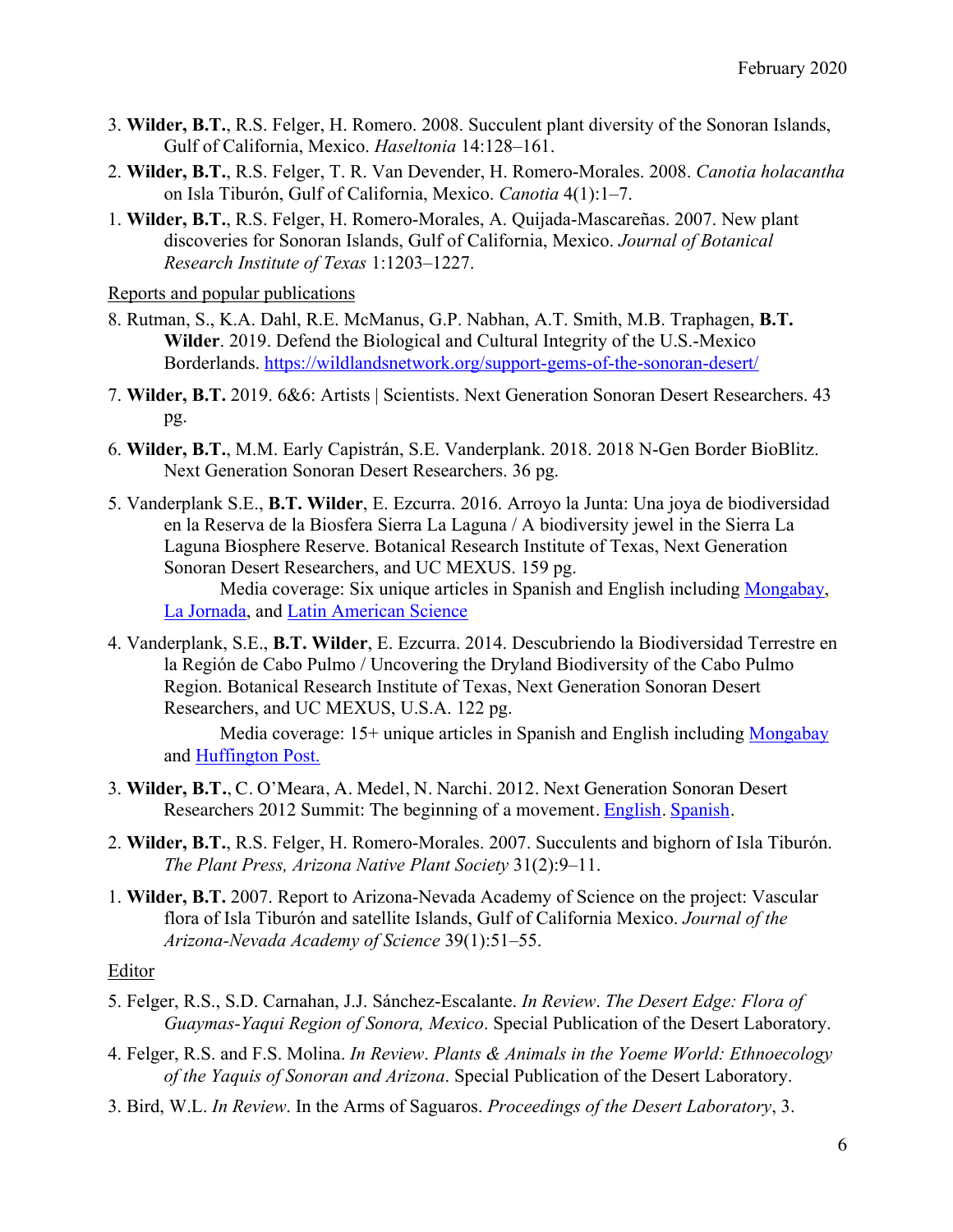- 2. Esquer, G. 2018. Campos de Fuego: A Brief and Fantastic History of an Expedition into the Volcanic Region of the Pinacate. English and Spanish Editions. *Proceedings of the Desert Laboratory*, 2:1–154. http://tumamoc.arizona.edu/oasis-desert-edge-flora-nacapule-canyon
- 1. Felger, R.S., S.D. Carnahan, J.J. Sánchez-Escalante. 2017. Oasis at the Desert Edge: Flora of Cañón del Nacapule, Sonora, Mexico. *Proceedings of the Desert Laboratory*, 1:1–220. http://tumamoc.arizona.edu/camposdefuego

# **TEACHING**

| 2008-present | Instructor. Comeaac plant team control of invasive plant species on the Midriff<br>Islands, Gulf of California.               |
|--------------|-------------------------------------------------------------------------------------------------------------------------------|
| 2018         | Instructor. Conservation Realities in Northern Mexico. University of Arizona<br>Study Abroad Course, summer session.          |
| 2015–2016    | Instructor. Conservation and Ecology Course for the Comcaac (conducted in<br>Spanish)                                         |
| 2015         | Guest Instructor. Duke University, Community-Based Marine Conservation in<br>the Gulf of California; Dr. Xavier Basurto       |
|              | Guest Instructor. Prescott College, Island Biogeography; Dr. Tom Fleischner, Dr.<br>Lisa Hanna, Dave Hanna                    |
| 2012         | Instructor. Two workshops, " <i>Plantas de las Grandes Islas</i> " in the Comcaac<br>community of Punta Chueca, Sonora.       |
| 2012         | Teaching Assistant. UC, Riverside, Dept. Botany and Plant Sciences, course<br>Biology 5B, Introduction to Organismal Biology. |

### **MENTORSHIP**

Doctoral Candidates

- 2019. Lucila Armenta, Centro de Investigación en Alimentación y Desarrollo, A.C., (CIAD) Unidad Guaymas.
- 2018. Hector Zamora, Geosciences, University of Arizona

Undergraduate Students

- 2019. Mandy Becker, Honors Thesis Advisor, Ecology and Evolutionary Biology, University of Arizona
- 2014. Kimberly Than, Neuroscience, UC, Riverside
- 2014. Nancy Villapudua, Biological Sciences, UC, Riverside

### **SELECT PRESENTATIONS**

#### Invited

2020. Hope in the Borderlands. Keynote address, International Sonoran Desert Alliance Tri-National Symposium, Ajo, AZ.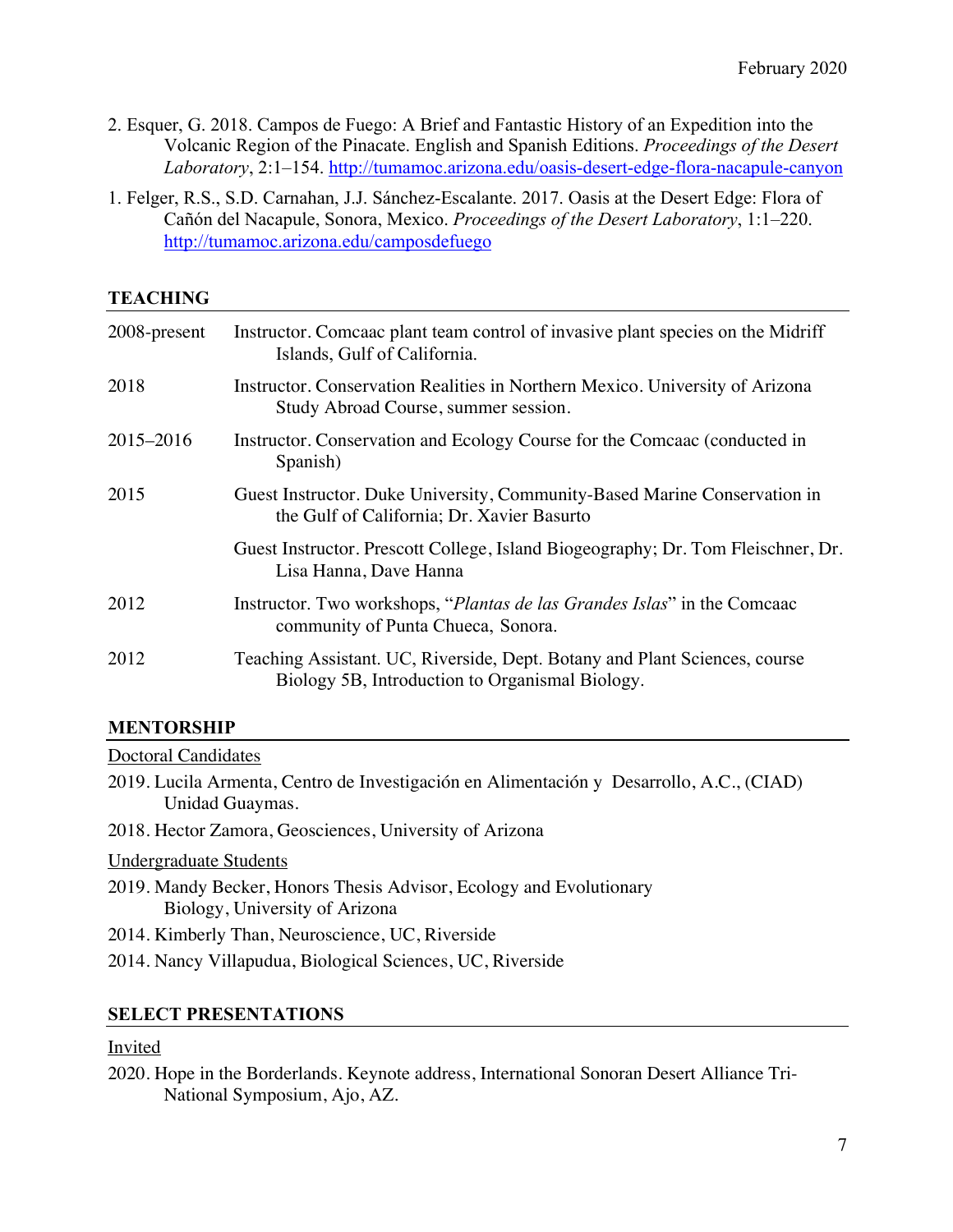- 2020. Hidden Water: Pozos of the Gran Desierto. Tohono O'odham Legislative Council, Sells, AZ.
- 2020. The Boojum and Its Home. Arizona-Sonora Desert Museum, Tucson, AZ.
- 2020. Madagascar 90 | 90. University of Arizona Herbarium, Tucson, AZ.
- 2020. Establishing Ecological Baselines in the Sonoran Desert. School of Natural Resources and the Environment, Tucson, AZ.
- 2019. Biodiversity Baselines and Conservation Opportunities in the Gulf of California. Conservation Biology course, University of Arizona, Tucson, AZ.
- 2018. The History and Future of Tumamoc Hill. The Four Southern Arizona Tribes Cultural Council, Sells, AZ.
- 2018. Collaboration Across Borders. 1<sup>e</sup> Encuentro de Becarios CONACYT en Norte América, Washington D.C.
- 2018. Hidden Water: Pozos of the Gran Desierto. Water Resources Research Center, Tucson, AZ.
- 2017. A New Era of Science Communication. Natural History Institute, Prescott, AZ.
- 2017. Opening Address. 8th Biennial Conference of the International Biogeography Society, Tucson, AZ.
- 2016. CAZMEX and N-Gen, catalyzing collaboration across the U.S.-MX Border. Agnese Nelms Haury Program Fall Reception, Tucson, AZ.
- 2016. Un Modelo para Bio-Expediciones: Arroyo La Junta, Una Joya de Biodiversidad en la Reserva de la Biosfera Sierra La Laguna. CONABIO, Mexico City.
- 2016. Next Generation Sonoran Desert Researchers. Gulf of California Funders Meeting, Ensenada, Baja California.
- 2016. The Continuum of Desert Research. Tumamoc Hill, Tucson, AZ.
- 2016. Tracking the Desert's Edge with a Pleistocene Relict. University of Arizona Herbarium, Tucson, AZ.
- 2015. Historical Biogeography of the Midriff Islands, Gulf of California. Department of Ecology and Evolutionary Biology, UCLA.
- 2015. Biodiversity Baselines and Conservation Opportunities in the Gulf of California, Stanford University Center for Latin American Studies.
- 2015. Historical Biogeography of the Midriff Islands, Gulf of California. Tilden Botanic Garden, Berkeley, CA.
- 2014. Historical Biogeography of the Midriff Islands, Gulf of California. UC Herbarium, UC Berkeley.
- 2014. Closing plenary: Panel on working together across agencies and borders. International Sonoran Desert Alliance Tri-National Symposium, Ajo, AZ.
- 2014. Establishing Conservation Baselines in the Gulf of California. Conservation Biology class, University of Arizona, Tucson, AZ.
- 2013. Cabo Pulmo and Cabo Cortés: The conservation frontier in Baja California. University of Arizona Herbarium, Tucson, AZ.
- 2013. Historical Biogeography of the Midriff Islands, Gulf of California. Arizona Native Plant Society, Tucson, AZ.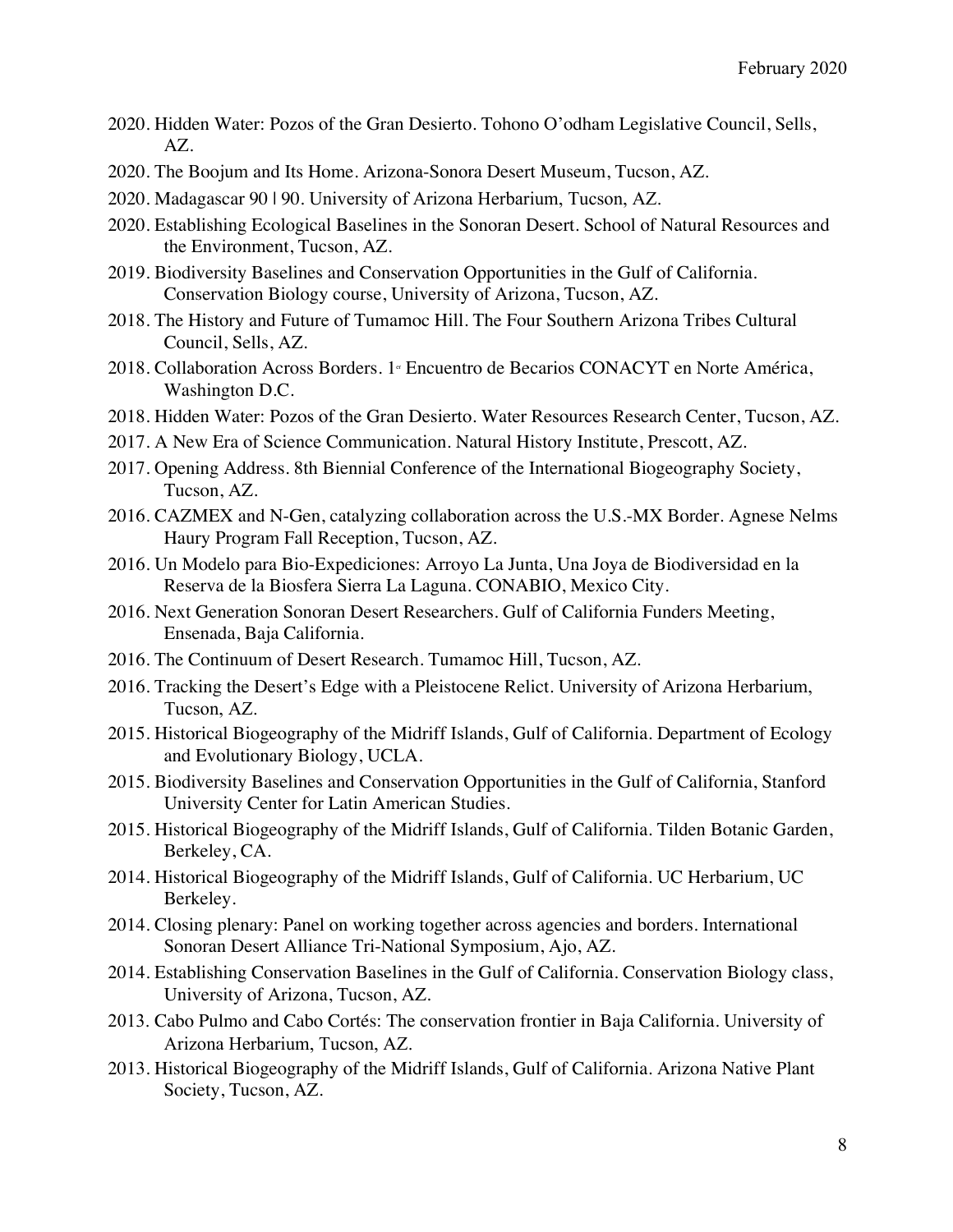- 2013. Establecimiento de linea de base biológica en las Grandes Islas. Simposio de CONANP, Bahía de los Ángeles, Baja California.
- 2012. Highway 16 Revisited: A transect of the Sierra Madre Occidental. University of Arizona Herbarium, Tucson, AZ.
- 2012. From Coastal Scrub to Desert Islands: A botanical tour of Baja California. California Native Plant Society Riverside-San Bernardino Chapter, Riverside, CA. Co-presenter: Sula Vanderplank.
- 2012. Plant Life of a Desert Archipelago. California Native Plant Society, Conservation Conference, San Diego, CA.
- 2011. La Flora de las Grandes Islas y su Importancia para la Conservación. XV Anniversary of CIAD, Guaymas, Sonora. Presented in Spanish.
- 2007. Flora de la Isla Tiburón e islotes adyacententes, en el Golfo de California. Sonoran Native Plants Society, Hermosillo, Sonora. Presented in Spanish.
- 2007. Floristic Diversity of Isla Tiburón and Satellite Islands, Gulf of California, Mexico. Arizona Native Plants Society, Tucson, Arizona.
- 2006. Different Place, Same Problem: Buffel in the Australian Outback. Desert Laboratory on Tumamoc Hill, Tucson, Arizona.
- 2006. Different Place, Same Problem: Buffel in the Sonoran Desert, USA. CSIRO, Alice Springs, Northern Territory, Australia.

#### Contributed

- 2018. Border BioBlitz: Bridging the wall with data.  $4$ <sup>th</sup> Biodiversity and Management of the Madrean Archipelago Conference. Tucson, AZ.
- 2018. Hidden Water: Pozos of the Gran Desierto. International Sonoran Desert Alliance Tri-National Symposium, Ajo, AZ.
- 2014. Historical Biogeography of the Midriff Islands, Gulf of California, Mexico. [Dissertation Defense]. UC, Riverside.
- 2014. Local Extinction, Unintentional Rewilding, and the Historical Biogeography of Islands in the Gulf of California. 99<sup>th</sup> Annual Meeting of the Ecological Society of America, Sacramento, CA.
- 2014. Panel: Re-imagining a Resilient Border. [Moderator]. Celebrating the Sonoran Desert, A Tri-National Symposium. Ajo, AZ.
- 2014. Historical Biogeography and Unintentional Rewilding of the Midriff Islands, Gulf of California. Lab of Dr. Rodolfo Dirzo, Stanford CA.
- 2013. Panel: Plant Life of a Desert Archipelago. [Participant with Richard Felger and Exequiel Ezcurra, moderated by Joseph Wilder]. Tucson Festival of Books.
- $2011$ . Island Biogeography, Plant Distribution, and Origin of Island Floras. 96 Annual Meeting of the Ecological Society of America, Austin, TX.
- 2011. A Century of Vegetation Change on the Midriff Islands, What Can We Expect in the Coming Decades? Conservation and Science Symposium, Loreto, Baja California Sur.
- 2011. Islands of Opportunity: Controlling Invasive Plant Species on the Midriff Islands, Gulf of California. Conservation and Science Symposium, Loreto, Baja California Sur.
- 2010. Dwarf Giants, Guano, and Isolation: Vegetation and Floristic Diversity of Isla San Pedro